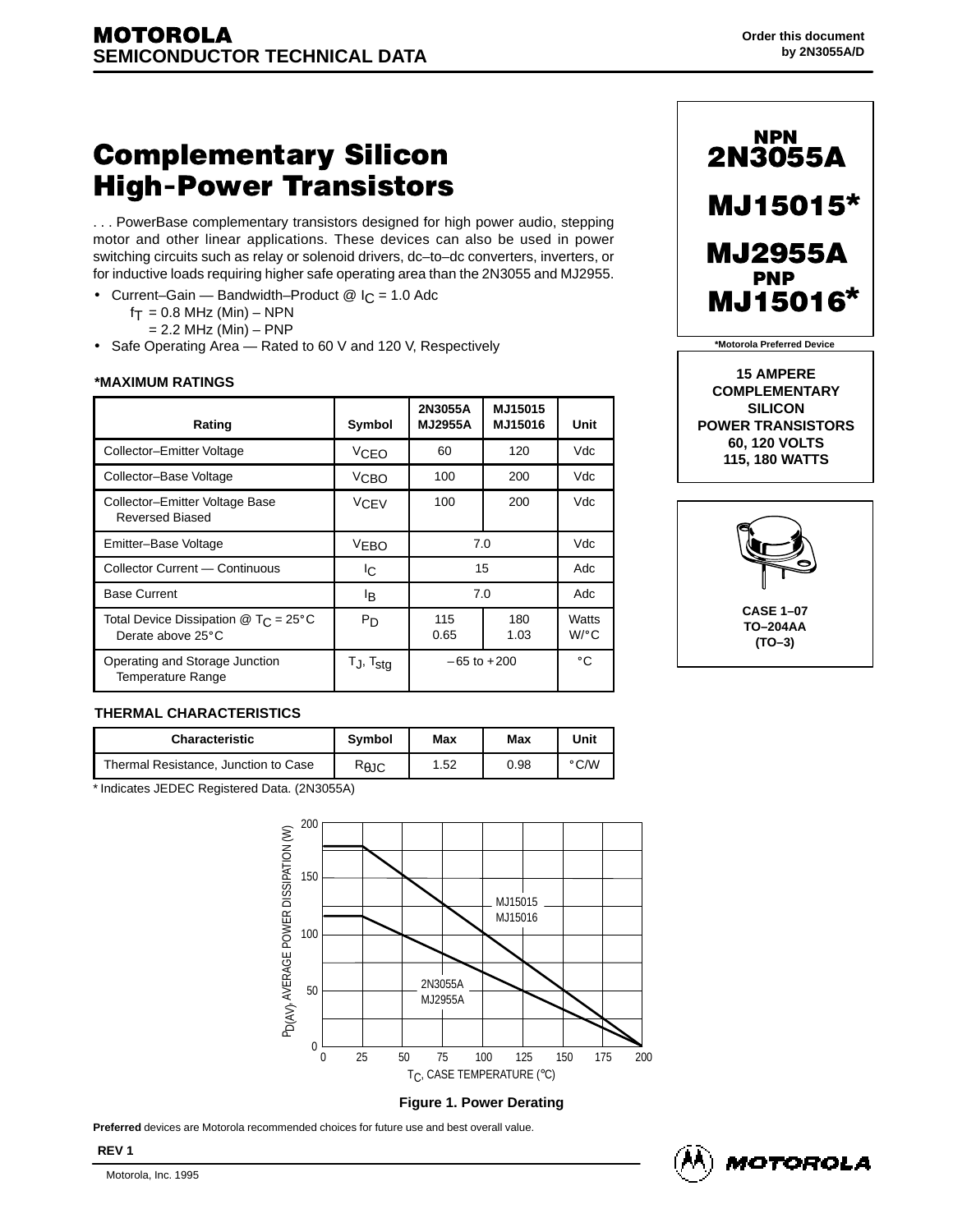### 2N3055A MJ15015 MJ2955A MJ15016 2010 10:00 10:00 10:00 10:00 10:00 10:00 10:00 10:00 10:00 10:00 10:00 10:00 1

# **ELECTRICAL CHARACTERISTICS** (T<sub>C</sub> = 25°C unless otherwise noted)<br>
————————————————————

| <b>Characteristic</b>                                                                                                                                 |                                                                          | Symbol                       | Min                                | Max                           | Unit       |
|-------------------------------------------------------------------------------------------------------------------------------------------------------|--------------------------------------------------------------------------|------------------------------|------------------------------------|-------------------------------|------------|
| OFF CHARACTERISTICS (1)                                                                                                                               |                                                                          |                              |                                    |                               |            |
| *Collector-Emitter Sustaining Voltage<br>$(I_C = 200 \text{ m}$ Adc, $I_B = 0$ )                                                                      | 2N3055A, MJ2955A<br>MJ15015, MJ15016                                     | VCEO(sus)                    | 60<br>120                          | $\overline{\phantom{0}}$      | Vdc        |
| <b>Collector Cutoff Current</b><br>$(VCE = 30$ Vdc, $VBE(off) = 0$ Vdc)<br>$(VCE = 60$ Vdc, $VBE(off) = 0$ Vdc)                                       | 2N3055A, MJ2955A<br>MJ15015, MJ15016                                     | <b>ICEO</b>                  | –<br>—                             | 0.7<br>0.1                    | mAdc       |
| *Collector Cutoff Current<br>$(VCEV = Rated Value, VBE(off) = 1.5 Vdc)$                                                                               | 2N3055A, MJ2955A<br>MJ15015, MJ15016                                     | <b>ICEV</b>                  | -<br>$\equiv$                      | 5.0<br>1.0                    | mAdc       |
| <b>Collector Cutoff Current</b><br>$(VCEV = Rated Value, VBE(off) = 1.5 Vdc,$<br>$T_{\rm C}$ = 150°C)                                                 | 2N3055A, MJ2955A<br>MJ15015, MJ15016                                     | <b>ICEV</b>                  | —<br>—                             | 30<br>6.0                     | mAdc       |
| <b>Emitter Cutoff Current</b><br>$(VFB = 7.0$ Vdc, $C = 0$ )                                                                                          | 2N3055A, MJ2955A<br>MJ15015, MJ15016                                     | <b>EBO</b>                   | —<br>$\overbrace{\phantom{13333}}$ | 5.0<br>0.2                    | mAdc       |
| *SECOND BREAKDOWN                                                                                                                                     |                                                                          |                              |                                    |                               |            |
| Second Breakdown Collector Current with Base Forward Biased<br>$(t = 0.5 s non-repetitive)$<br>$(VCE = 60$ Vdc)                                       | 2N3055A, MJ2955A<br>MJ15015, MJ15016                                     | $I_{S/b}$                    | 1.95<br>3.0                        | $\overline{\phantom{0}}$<br>— | Adc        |
| *ON CHARACTERISTICS (1)                                                                                                                               |                                                                          |                              |                                    |                               |            |
| <b>DC Current Gain</b><br>$(I_C = 4.0$ Adc, $V_{CE} = 2.0$ Vdc)<br>$(I_C = 4.0$ Adc, $V_{CE} = 4.0$ Vdc)<br>$(I_C = 10$ Adc, $V_{CE} = 4.0$ Vdc)      |                                                                          | hFE                          | 10<br>20<br>5.0                    | 70<br>70<br>—                 | —          |
| Collector-Emitter Saturation Voltage<br>$(I_C = 4.0$ Adc, $I_B = 400$ mAdc)<br>$(I_C = 10$ Adc, $I_B = 3.3$ Adc)<br>$(I_C = 15$ Adc, $I_B = 7.0$ Adc) |                                                                          | VCE(sat)                     | -<br>–<br>—                        | 1.1<br>3.0<br>5.0             | Vdc        |
| Base-Emitter On Voltage<br>$(I_C = 4.0$ Adc, $V_{CE} = 4.0$ Vdc)                                                                                      |                                                                          | VBE(on)                      | 0.7                                | 1.8                           | Vdc        |
| *DYNAMIC CHARACTERISTICS                                                                                                                              |                                                                          |                              |                                    |                               |            |
| Current-Gain - Bandwidth Product<br>$(I_C = 1.0$ Adc, $V_{CE} = 4.0$ Vdc, $f = 1.0$ MHz)                                                              | 2N3055A, MJ15015<br>MJ2955A, MJ15016                                     | fτ                           | 0.8<br>2.2                         | 6.0<br>18                     | <b>MHz</b> |
| Output Capacitance<br>$(V_{CB} = 10$ Vdc, $I_E = 0$ , $f = 1.0$ MHz)                                                                                  |                                                                          | $C_{ob}$                     | 60                                 | 600                           | pF         |
| *SWITCHING CHARACTERISTICS (2N3055A only)                                                                                                             |                                                                          |                              |                                    |                               |            |
| <b>RESISTIVE LOAD</b>                                                                                                                                 |                                                                          |                              |                                    |                               |            |
| Delay Time                                                                                                                                            |                                                                          | $t_{\rm d}$                  | $\equiv$                           | 0.5                           | μs         |
| Rise Time                                                                                                                                             | $(V_{CC} = 30$ Vdc, $I_C = 4.0$ Adc,                                     | $t_{\rm r}$                  | $\qquad \qquad$                    | 4.0                           | μs         |
| Storage Time                                                                                                                                          | $I_{B1} = I_{B2} = 0.4$ Adc,<br>$t_p = 25 \,\mu s$ Duty Cycle $\leq 2\%$ | $t_{\scriptstyle\textrm{S}}$ | $\overline{\phantom{m}}$           | 3.0                           | $\mu$ s    |
|                                                                                                                                                       |                                                                          |                              |                                    |                               |            |

и становите се применени в селото на селото на селото на селото на селото на селото на селото на селото на сел

Fall Time  $\begin{array}{|l|c|c|c|c|}\hline \text{Fall Time} & & & \text{if} & \text{--} & \text{6.0} \ \hline \end{array}$  (1) Pulse Test: Pulse Width = 300 µs, Duty Cycle  $\leq$  2%.

\* Indicates JEDEC Registered Data. (2N3055A)

. The contract of the contract of the contract of the contract of the contract of the contract of the contract of the contract of the contract of the contract of the contract of the contract of the contract of the contrac

 $-$  6.0

 $\mathbf{r}$  , and the contract of the contract of the contract of the contract of the contract of the contract of the contract of the contract of the contract of the contract of the contract of the contract of the contract o

 $t_f$   $-$  6.0  $\mu s$ 

. The contract of the contract of the contract of the contract of the contract of the contract of the contract of the contract of the contract of the contract of the contract of the contract of the contract of the contrac

the contract of the contract of the contract of the contract of the contract of the contract of the contract of

 $\blacksquare$  . The set of  $\blacksquare$ 

 $\mu s$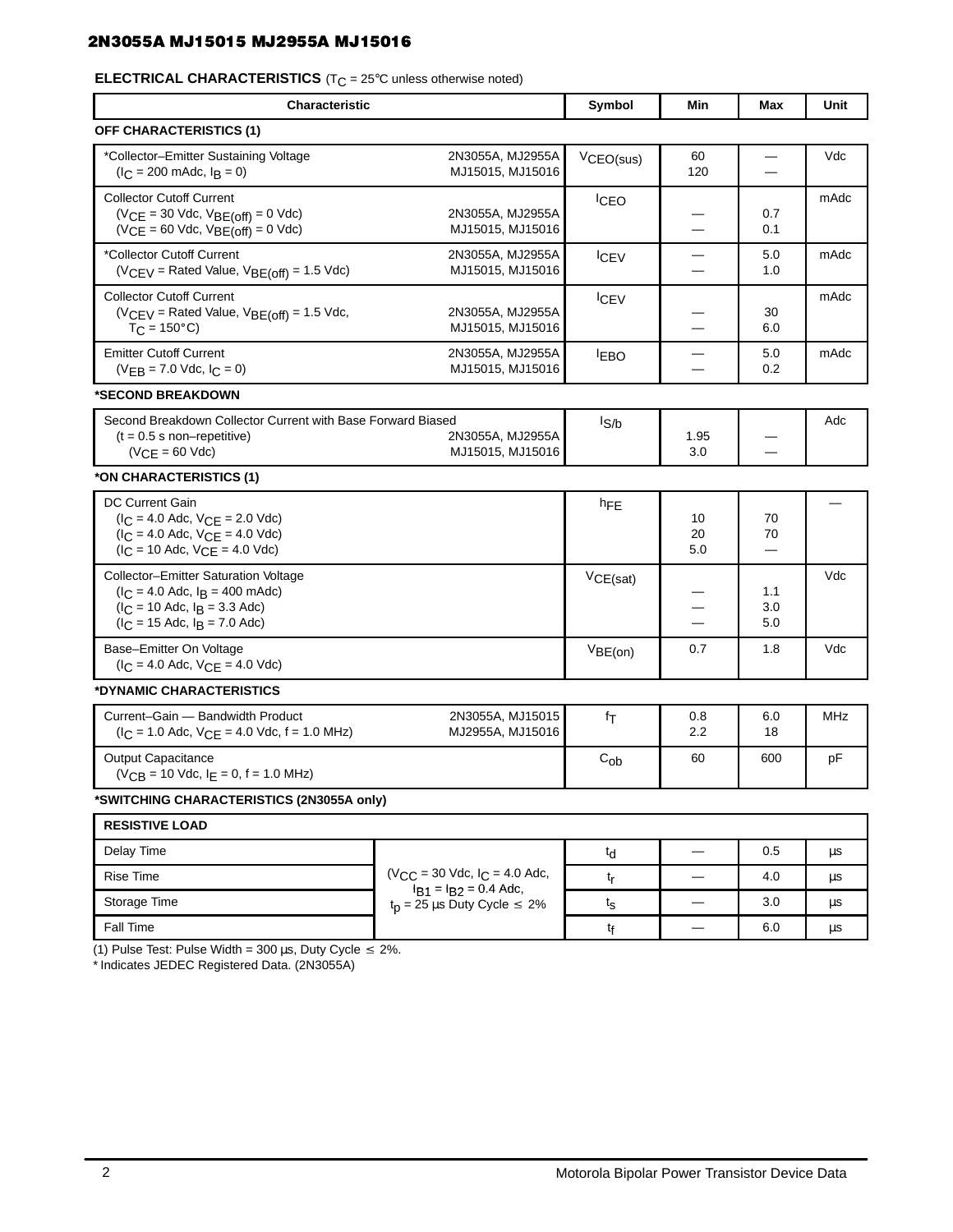#### 2N3055A MJ15015 MJ2955A MJ15016



**Figure 6. Switching Times Test Circuit (Circuit shown is for NPN)**

**Figure 7. Turn–On Time** IC, COLLECTOR CURRENT (AMP)

0.3 0.5 0.7 1 2 3 7 15

 $\overline{0.2}$ 

 $5$   $7$   $10$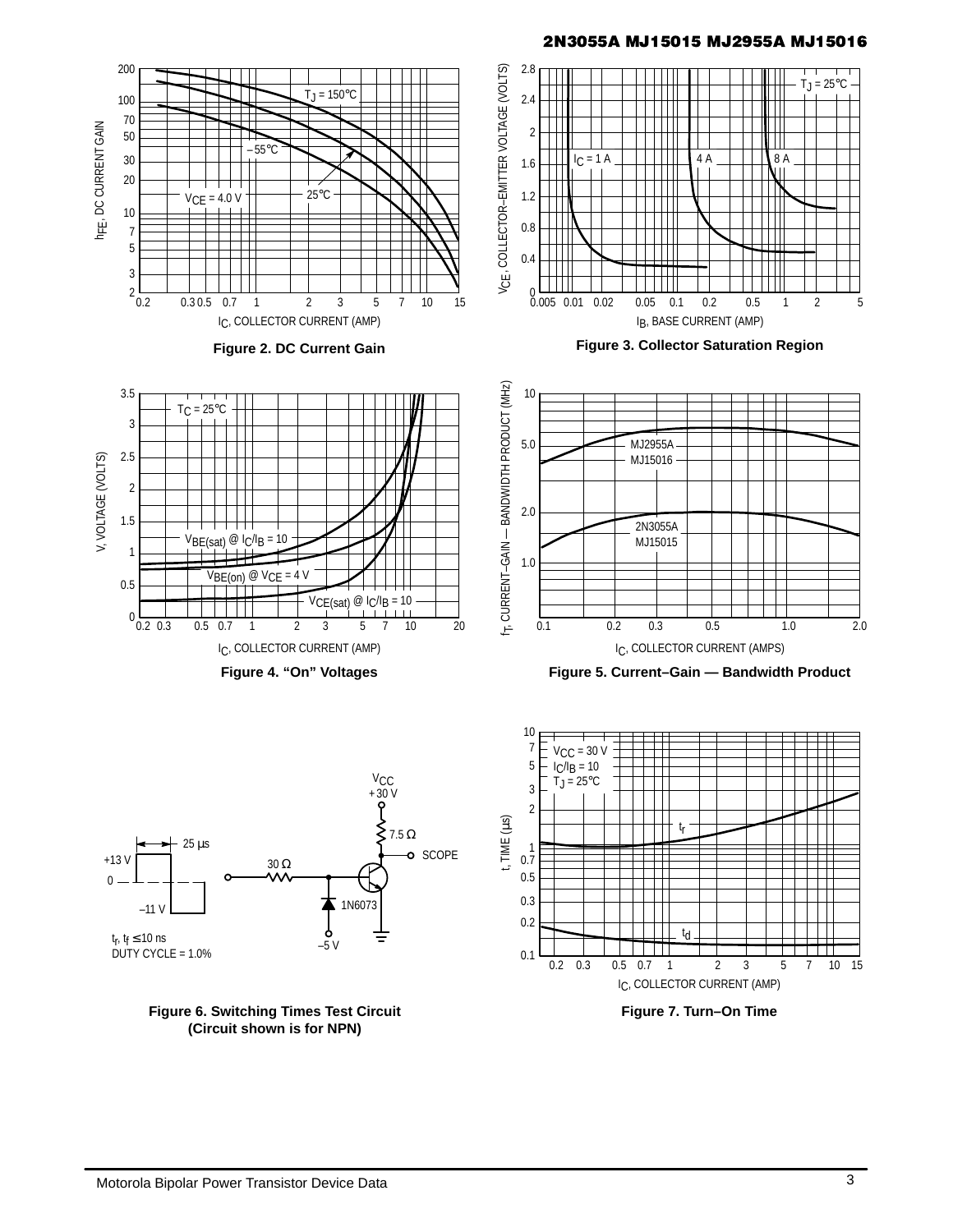### 2N3055A MJ15015 MJ2955A MJ15016



There are two limitations on the power handling ability of a transistor: average junction temperature and second breakdown. Safe Operating area curves indicate  $I_C - V_{CE}$  limits of the transistor that must be observed for reliable operation; i.e., the transistor must not be subjected to greater dissipation than the curves indicate.

The data of Figures 12 and 13 is based on  $T_C = 25^{\circ}C$ ; T<sub>J(pk)</sub> is variable depending on power level. Second breakdown pulse limits are valid for duty cycles to 10% but must be derated for temperature according to Figure 1.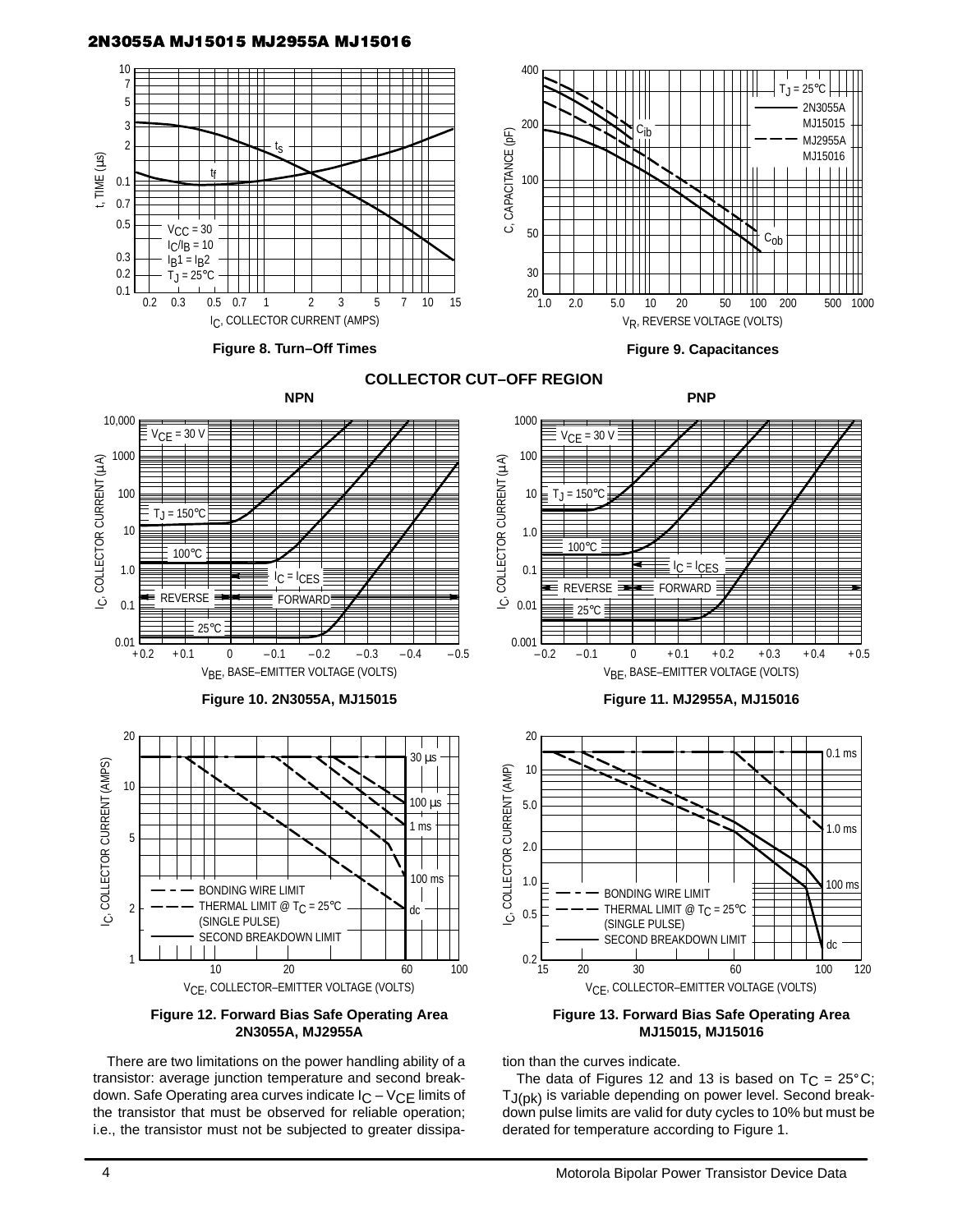#### 2N3055A MJ15015 MJ2955A MJ15016

### **PACKAGE DIMENSIONS**